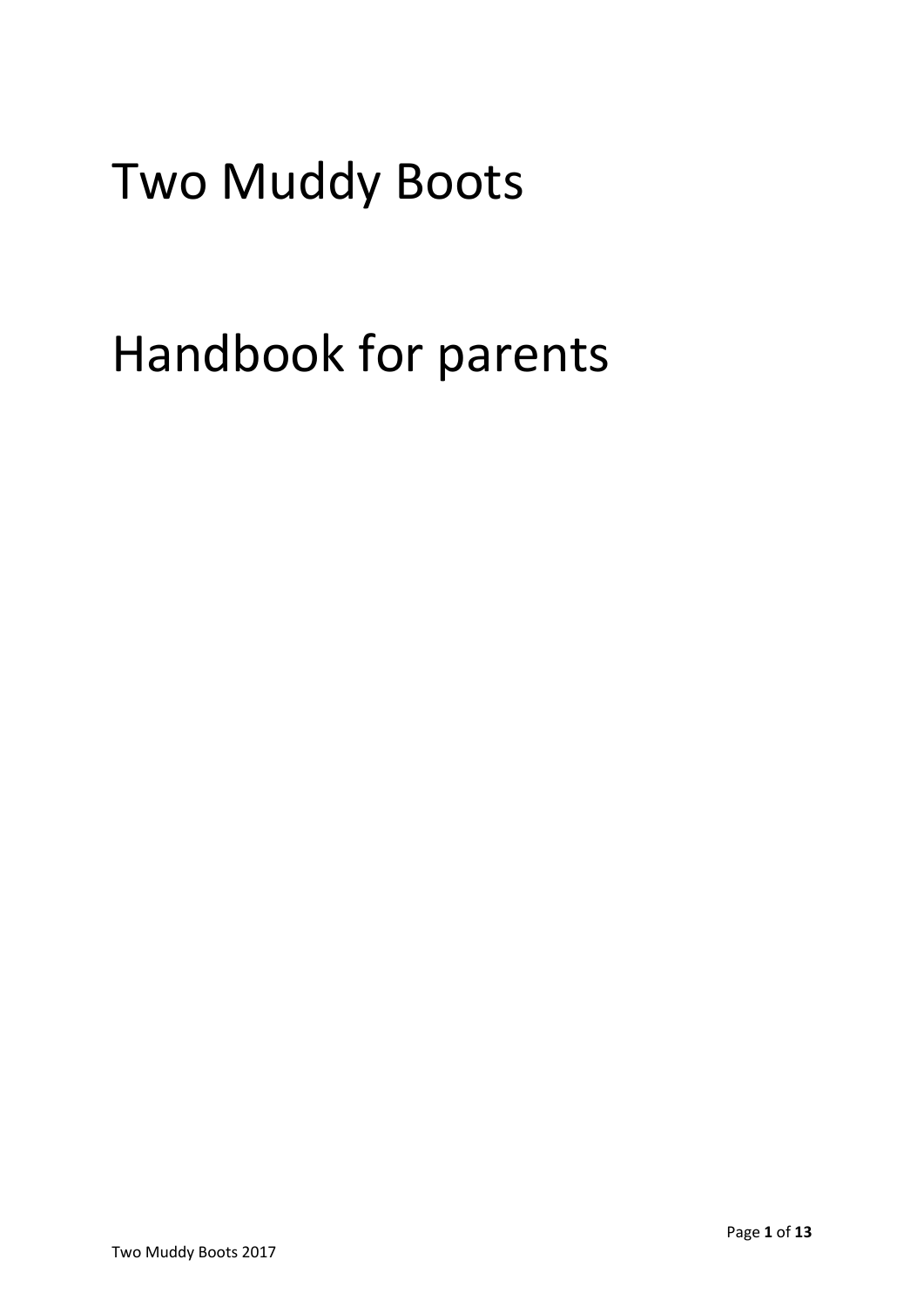# Table of Contents

| Two Muddy Boots Child Medical Detail Form Summer Holiday Sessions 2017 12 |  |
|---------------------------------------------------------------------------|--|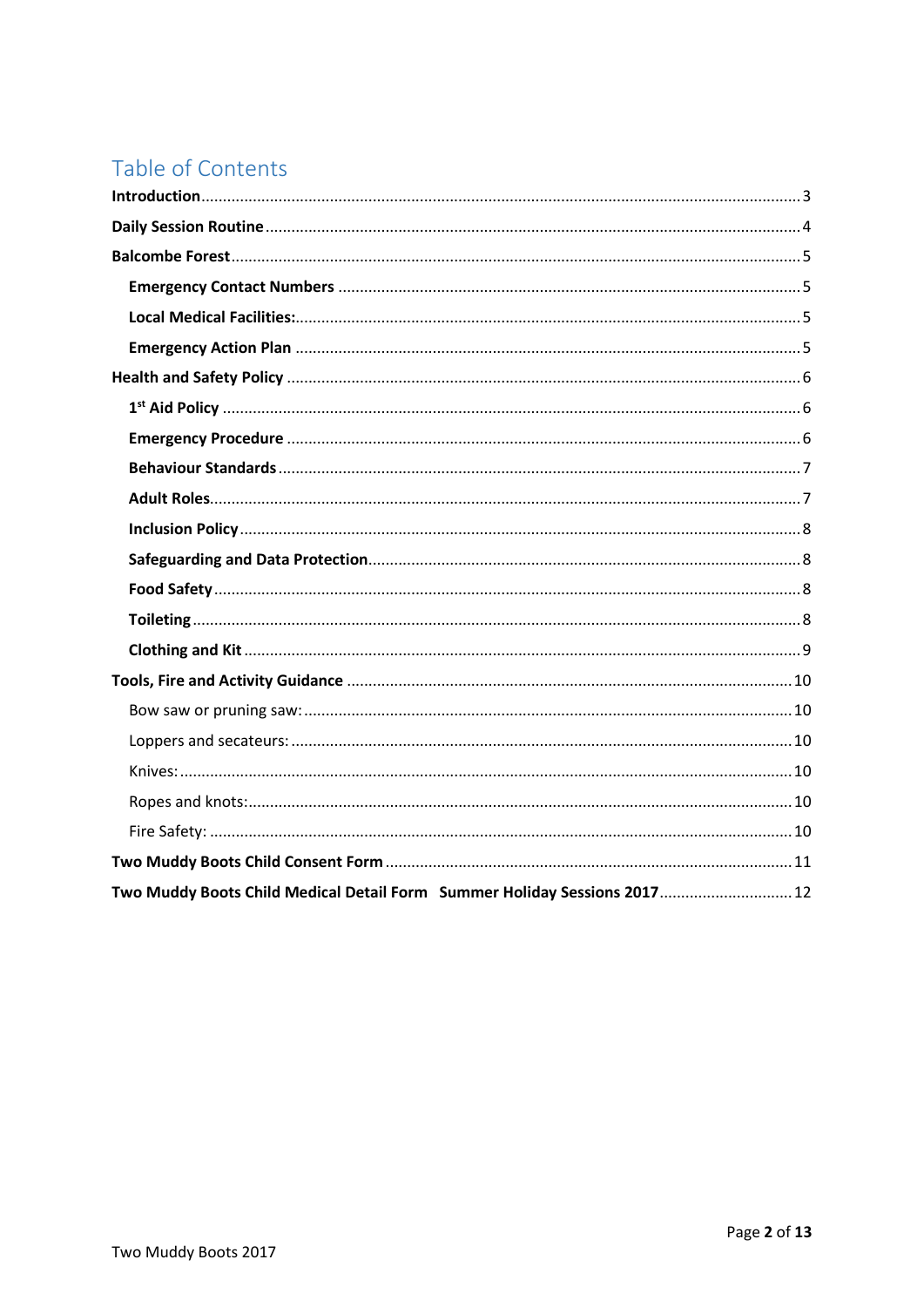# <span id="page-2-0"></span>**Introduction**

Forest School comes originally from Scandinavia and was introduced to the UK in the 1990's.

It offers children opportunity to develop self-confidence, independence and self-motivation in an outdoor setting. Promoting physical fitness and wellbeing, it also teaches appreciation of the natural world.

# **Principles of Forest School:**

- 1. A long-term process of frequent and regular sessions in a woodland or natural environment. Sessions establish behavioural and physical boundaries and over time, are structured as necessary to enable children's progress in outdoor learning to develop at their own pace.
- 2. Takes places in a natural wooded environment, supporting the relationship between children and the natural world. Forest School uses natural resources for inspiration and monitors its environmental impact, aiming to foster a respectful and beneficial attitude to the natural world.
- 3. Aims to promote the holistic development of all involved, creating resilient, confident, independent and creative learners.
- 4. Offers children the opportunity to take supported risks appropriate to the environment and to themselves. A high adult:child ratio allows tailored mentoring appropriate to the child, and gives opportunity to build on the child's innate motivation and attitude.
- 5. Run by qualified Forest School practitioners who continuously maintain and develop their professional practice. Leaders are required to hold a minimum of Level 3 Forest School qualification. They are subject to relevant check to ensure suitability for prolonged contact with young and vulnerable people. Leaders must hold up to date first aid qualifications and relevant working documents including policies, procedures and risk assessments for all activities, staff and volunteers.
- 6. Forest School uses learner-centred processes to create a community for development and learning. Play and choice are an integral part, and leaders are responsive to the needs and interests of learners, providing a stimulus for all preferences. Leaders teach and partake in reflection of each session, enabling understanding of the children's achievements and development of their emotional intelligence.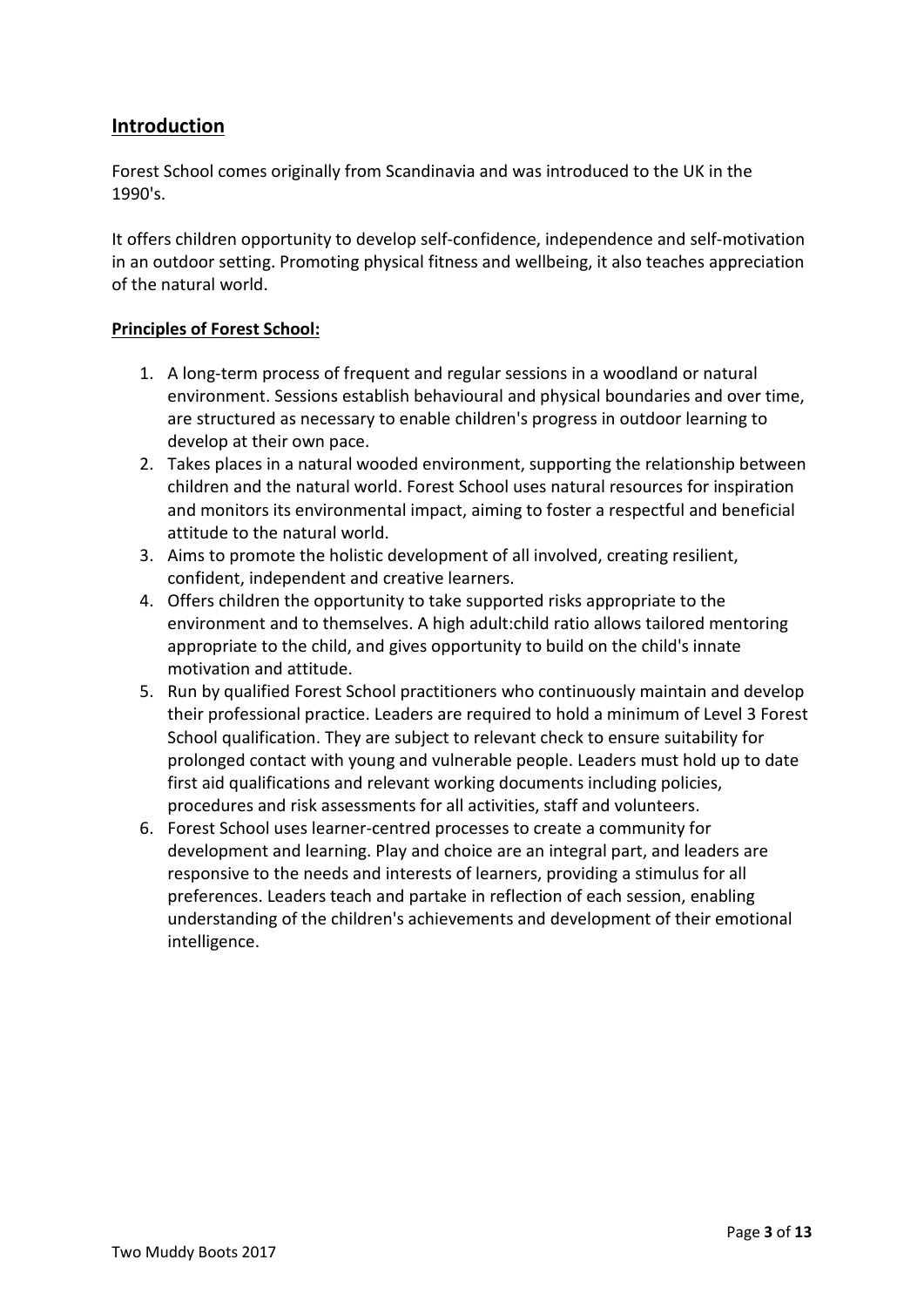# <span id="page-3-0"></span>**Daily Session Routine**

#### Equipment:

- First Aid Kit and Accident Book
- Register of attendees
- Emergency Bag containing first aid kit, emergency action plan card, particpants medical information and medication, whistle, emergency blanket and roll mat, risk assessments
- Mobile phone
- Personal Protective Equipment (PPE) ie gloves
- Fire Blanket, gloves and buckets
- Water container
- Tools

#### Setting up:

- Risk assessments carried out daily
- Check mobile phone signal
- All adults briefed on daily activites or issues

#### Opening the session:

- Meet the children and introduce new faces
- Check children properly attired and toileted
- Choose what equipment to bring for activities
- Walk to site
- Safety talk (ie what to do if lost) and discussion of behavioural expectations and site boundaries
- Begin activities

#### Continuous Assessments:

- All equipment checked by adults prior to use
- Head counts made
- Safety precautions observed

#### End of Session:

- Closing fire circle reflection on the session by all
- Fires extinguished
- Check site for litter
- Tools and equipment counted and stored securely
- Return to car park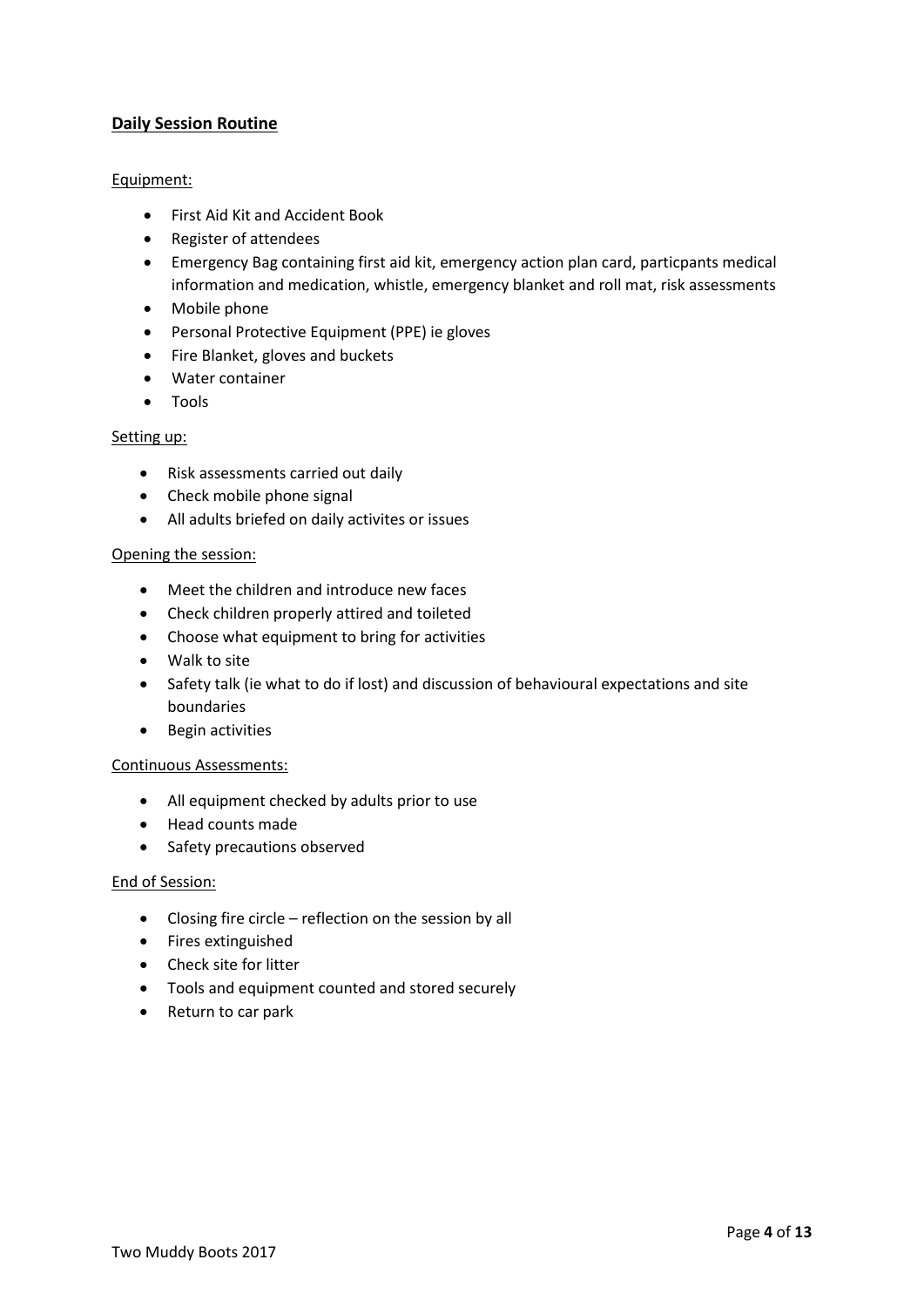# <span id="page-4-0"></span>**Balcombe Forest**

The Forest School site is within a privately owned 50 acre woodland which itself is part of the larger Balcombe Forest area in West Sussex in the central Weald. It is owned and managed by the Worrall family. The woodland is mixed broadleaf with oak, beech, birch, chestnut and hazel dominating, with bracken undergrowth. Some rhododendron is present. The area was used for charcoal burning until the middle of the 1900's.

Access is by road only on the B2110 between Handcross and the Cowdray Arms Public House. Parking is available at Silver Birch Farm, High Street, Balcombe, RH17 6JY. Turn off the High Street down a track, and the entrance to the site is on the left after a field, about 150m up the track.

Grid Reference: TQ 291 317

#### <span id="page-4-1"></span>Emergency Contact Numbers

The leaders will always have a phone with them in the woods. There is usually a 4G signal.

Perri 07879 458073

Jenny 07944 159340

#### <span id="page-4-2"></span>Local Medical Facilities:

The nearest 24/7 Accident and Emergency Department is at:

Princess Royal Hospital, Lewes Road, Haywards Heath RH16 4EX.

Phone: 01444 441 881

The nearest non emergency walk in centre is in Crawley at:

Crawley Urgent Care Centre, Crawley Hospital, West Green Drive, Crawley RH11 7DH

Phone: 01293 600300 ext 4141 or 4142

#### <span id="page-4-3"></span>Emergency Action Plan

Ring Emergency Services Immediately on 999 or 112

Give:

- Your Name
- Your phone number
- Your location: Grid Ref TQ291317 Silver Birch Farm, High Street, Balcombe RH17 6JY
- The time and brief description of the incident

Emergency services to be met by a leader at the junction of the farm track with the B2110. Air Ambulance can land in the field by the road.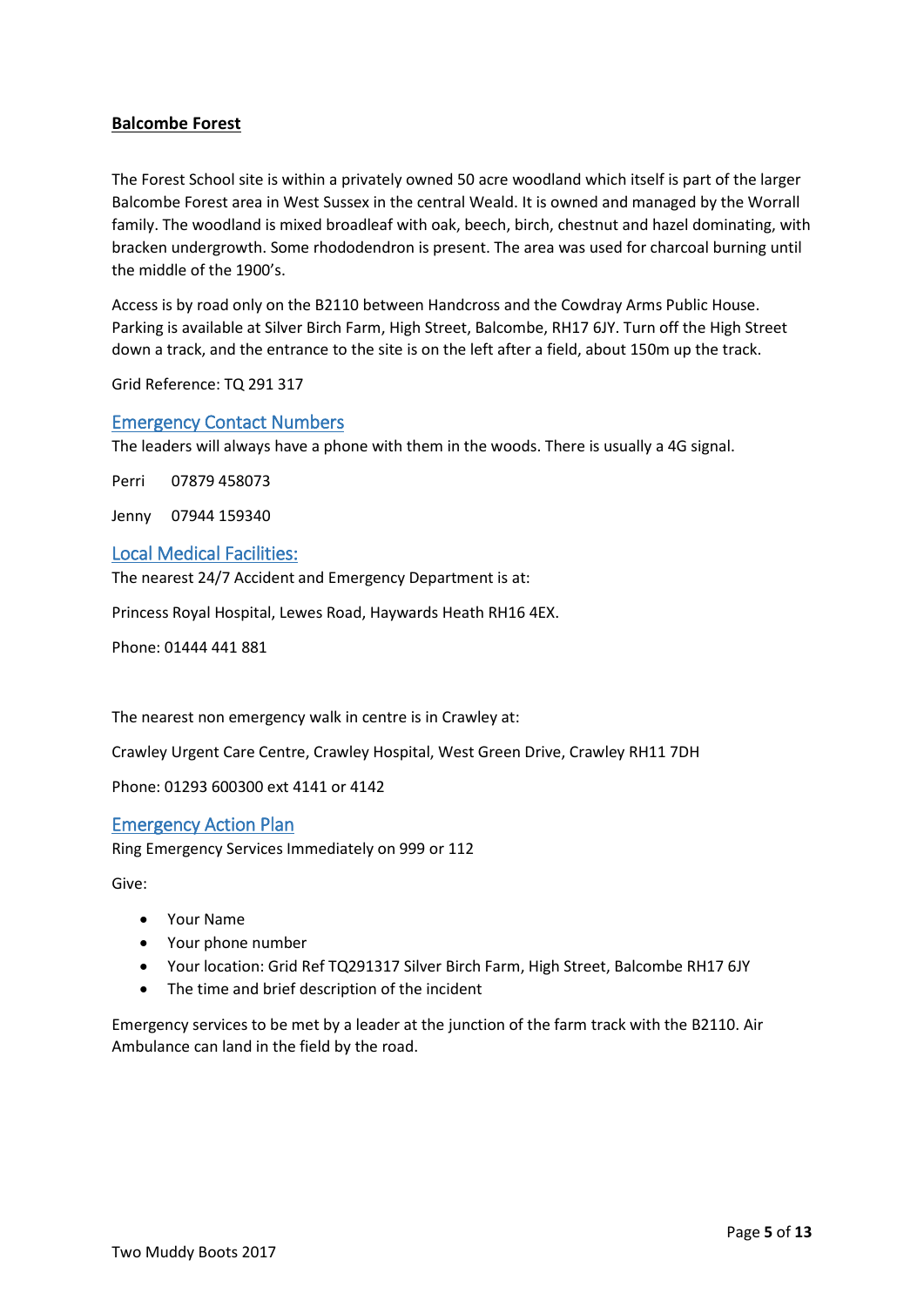# <span id="page-5-0"></span>**Health and Safety Policy**

In order that participants can:

- Learn to manage risks for themselves in a safely managed and supervised environment
- Benefit from associated development gains
- Build character and foster resilience and self-confidence

Forest School offers activities that may be considered higher risk than usual, and therefore has a framework of policies and procedures in order to minimise that risk.

- Leaders have undergone training with a recognised training provider, and hold Outdoor First Aid qualifications and full DBS checks.
- Risk and Benefit Assessments, including General,Site, and Relevant Activity have been carried out and are updated daily by The Leaders and supporting adults. Copies are available on site.
- Safety equipment is kept on site (Personal Protective Equipment, Fire Buckets, etc)
- A First Aid Kit including medical forms and individual medications, and mobile phone is kept on site and to hand.
- The Company TwoMuddyBoots has full Public Liability Insurance from a specialist Forest School Specialist Provider.

# <span id="page-5-1"></span>1<sup>st</sup> Aid Policy

- Parents must fill in a medical consent form prior to commencement of a session giving medical details and emergency contact information, which will be held confidentially within the daily handbook.
- Only trained leaders will administer first aid to children and adults attending volunteers will make leaders aware if they are approached by a child needing care.
- All adults will be made aware of any medical details, such as allergies, affecting children or attending adults on a need to know basis.
- We will have an 'emergency action plan' card which will be kept with the first aid kit and be made available to all adults present to familiarise themselves with before the session commences.

# <span id="page-5-2"></span>Emergency Procedure

#### **In the event of an emergency:**

- An adult will give 3 sharp whistle blasts
- A Leader will take the First Aid Kit to the incident site
- The group will assemble at the Fire Circle Meeting Point. In the event of the fire circle being the incident site, an alternate site will be designated.

# **In the case of injury:**

• A Leader to give First Aid and decide if an ambulance is needed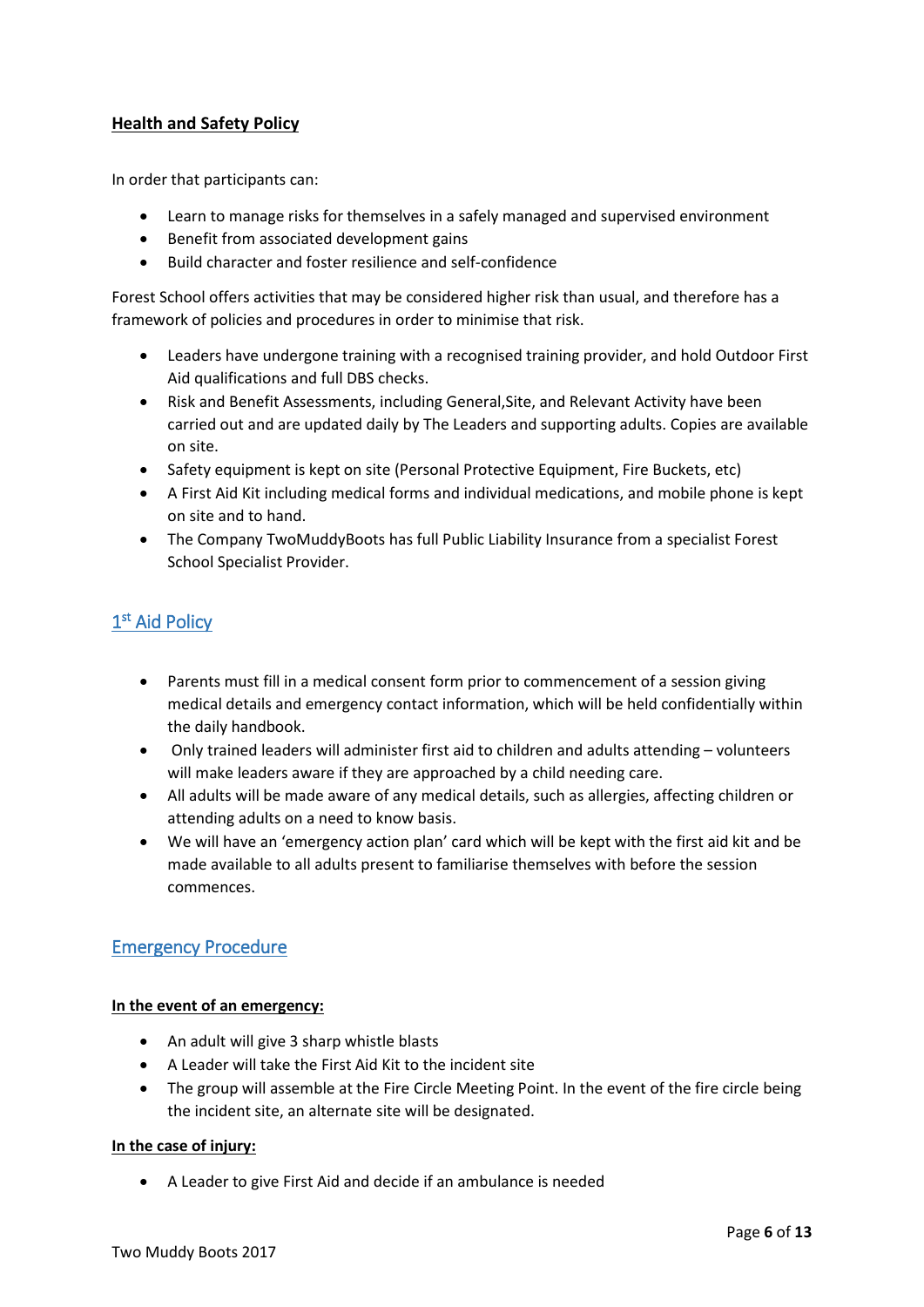- Next of kin to be contacted if appropriate and asked to attend
- A Leader or other adult to meet Emergency Services at the track/main road junction and escort them to incident site. A Leader to accompany them to hospital if next of kin have not arrived.

#### **In the case of a lost chid:**

- Lost child should remain still and shout the 'Lost' signal ("1-2-3 WHERE ARE YOU")
- Leaders make a headcount of assembled group and note the time. One Leader to remain with the group at the fire circle, other adults to begin search
- Adults to note what missing child is wearing/distinguishing features/any special medical or personal needs
- Emergency Services to be called if child not found

#### **In the case of fire:**

- Two buckets of water, fire retardant gloves and a fire blanket will always be kept in the fire circle
- Fire safety will be taught and observed as per the risks assessments
- Children will be removed from the fire circle and assemble elsewhere
- A Leader will decide if adults can extinguish the fire or to call the fire brigade
- An adult will meet the fire brigade at the track/main road junction and escort them to the site

The Leaders will make a record of any incident as soon as possible. Incidents leading to admittance to hospital for more than 24 hours or requiring 3 or more days off work will be reported to RIDDOR (Health and Safety Executive) within 24 hours on 0845 3009923.

<http://www.hse.gov.uk/riddor/reportable-incidents.htm>

# <span id="page-6-0"></span>Behaviour Standards

#### **Children**

The Forest School ethos aims to encourage good self-esteem, self-motivation, personal responsibility, independence and co-operation within a learner-led environment. The children learn through self-directed play, and will be supported in learning to develop and explore their own interests by the adults.

- Adults will model good behaviour, respect for the environment, and best practice at all times.
- We will discuss with the children at the start of their sessions our expectations for their good behaviour and invite them to help set standards which they should adhere to.
- Any child found to be behaving in a manner which is unsafe to themselves or others will be asked to sit aside from the activity for a short while.

# <span id="page-6-1"></span>Adult Roles

The leaders and other adult helpers will facilitate the learning environment by providing a safe framework within which the children or participants will be supported in experimenting, developing and achieving their personal goals.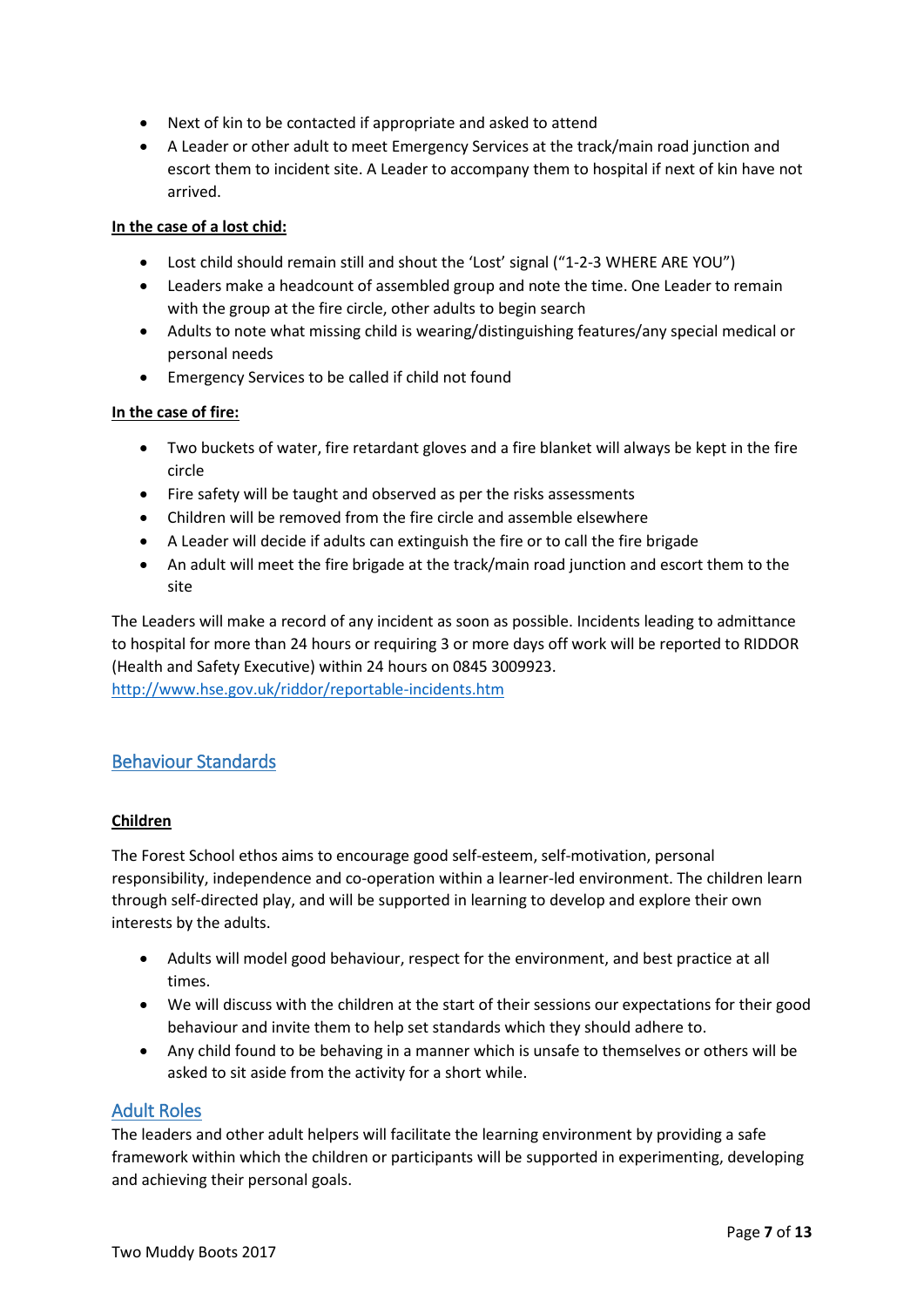Adults will:

- Promote the safety and well-being of the children at all times.
- Carry out daily and ongoing risk assessments.
- Carry a secure emergency first aid kit and administer first aid as required.
- Create a positive, respectful and encouraging learning environment in order to appreciate each child's effort and contributions.
- Promote kindness, fairness, politeness and honesty through example.
- Ensure all children are treated equally regardless of race, gender, religion or ability.

# <span id="page-7-0"></span>Inclusion Policy

- We will not discriminate against any child or adult on any grounds.
- We will, wherever possible, make adjustments to activities in order that we can accommodate children with allergies, medical conditions or behavioural issues.

# <span id="page-7-1"></span>Safeguarding and Data Protection

- We believe that every child has the right to be kept safe from danger, and to learn in a safe and secure environment.
- All adults hold a current DBS certificate.
- All concerns and disclosures are confidential between the leaders and individuals.
- The leaders will not use named photographs of any children on our promotional material.
- The leaders will seek permission from the parent or guardian of any child for any photographs that we might want to use on our promotional material
- The leaders will not use any images for any purpose other than on our promotional material.
- The leaders will not share confidential information about any children or adults with any other parties.

# <span id="page-7-2"></span>Food Safety

- All leaders hold a basic food hygiene certificate.
- Good hygiene practice will be followed at all times.
- Children and adults will be required to wash their hands before eating or preparing food.

# <span id="page-7-3"></span>**Toileting**

- Toilets, handwashing facilities, and private changing areas are available a short walk from the woodland, and we will encourage children to use the toilet there before they start.
- While in the woods we will operate a handwashing station for all children and adults with soap, water, and wipes.
- In the woods we will encourage the children to use a designated toileting area or to dig a hole in the ground with a trowel kept for this purpose.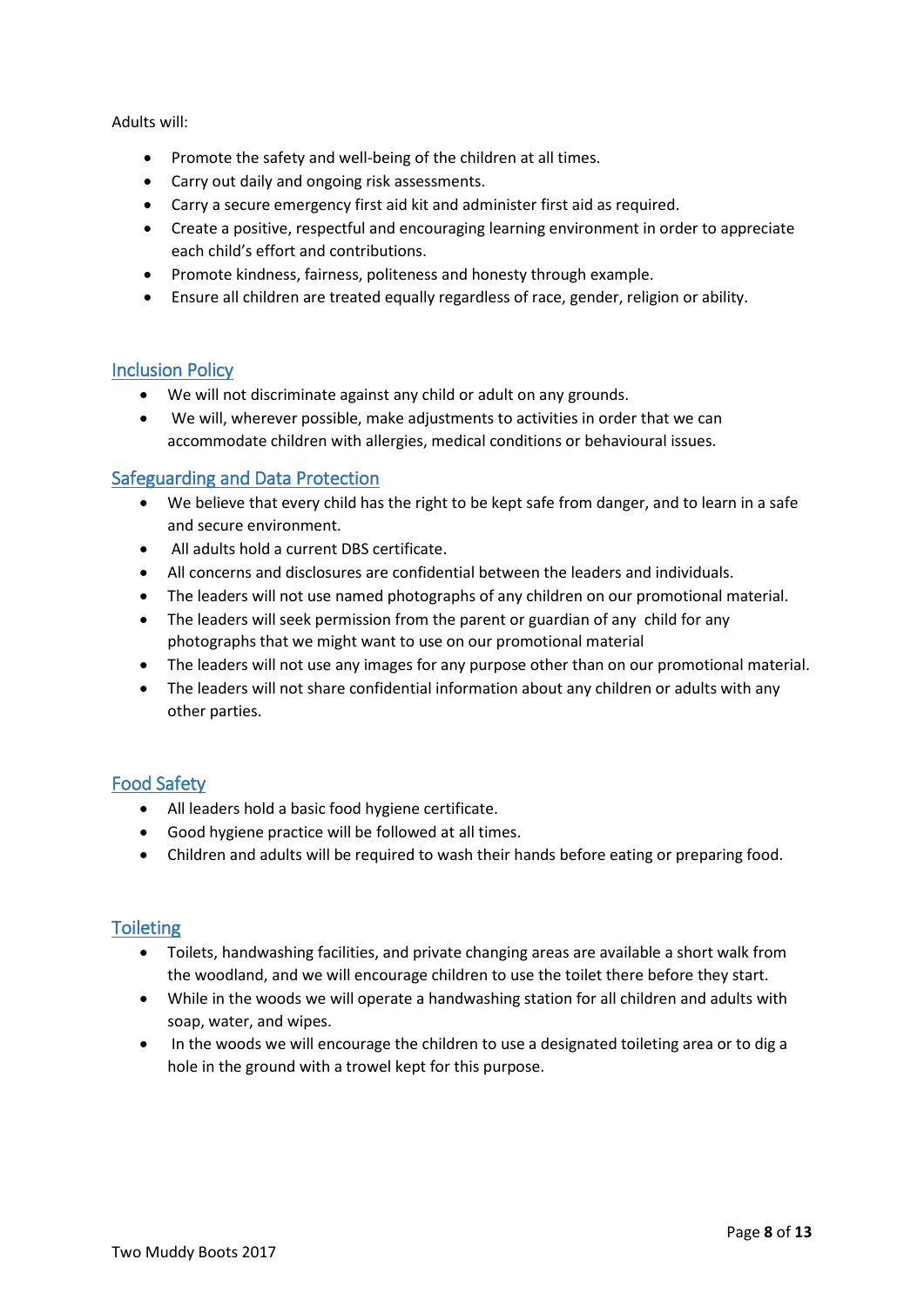# <span id="page-8-0"></span>Clothing and Kit

We operate outdoor sessions in all weathers except electrical storms and high winds (over 25 mph). It is essential that participants are dressed appropriately. A complete spare change of clothes and shoes should also be bought, in addition to the details below. We have a secure indoor area in which to store bags.

#### Footwear

Sturdy and waterproof shoes or boots such as hiking boots are best all year round. Gumboots are ok in the summer wet but are not at all warm in the winter. No open toed shoes, sandals or flip flops are allowed.

#### Summer Clothing:

- Long sleeved tops and trousers to protect from ticks, scratches and the sun
- waterproof coat and trousers for wet days
- warm jumper/hoodie
- sun cream and insect repellent, and hat
- water bottle and any essential medication

#### Winter Clothing:

- Layers of warm clothing ie. vest, t-shirt, long sleeve top, warm jumper/fleece/hoodie; tights or leggings, long trousers, warm socks and extra socks, hat, scarf, gloves.
- Waterproof coat (warm, not just a thin raincoat) and trousers
- Water bottle and any essential medication

#### Lunch:

• Please supply your child with a packed lunch and plenty to drink for our day sessions. We will have fresh water to refill emptied water bottles. We may provide opportunities for campfire snacks sometimes during a session if the children decide they want to cook something on the fire.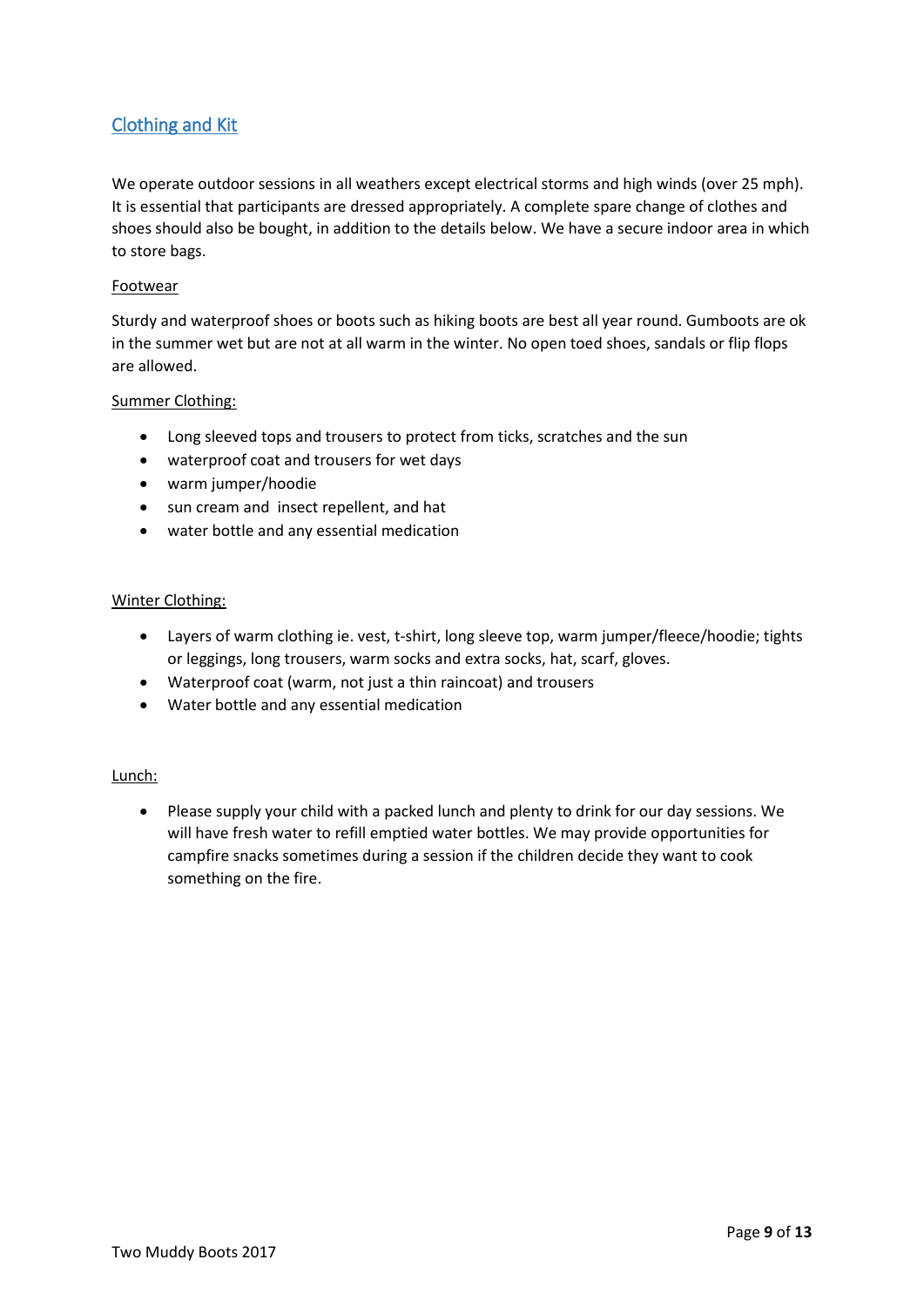# <span id="page-9-0"></span>**Tools, Fire and Activity Guidance**

Tools will be stored in a locked container and will be checked daily for wear, and counted out and in. Safe tool transportation will be demonstrated. Correct procedure will be demonstrated by a trained leader and all participants will be expected to observe the safety rules.

#### <span id="page-9-1"></span>Bow saw or pruning saw:

- Children will be supported 1:1 by an adult and good practice demonstrated
- Guard to be in place when not in use
- Use in a designated area away from others

#### <span id="page-9-2"></span>Loppers and secateurs:

- Children will be supported 1:1 by an adult and good practice demonstrated
- Use in a designated area away from others
- To be kept closed when not in use

#### <span id="page-9-3"></span>Knives:

- Children will be supported 1:1 initially and then 1:2 depending on age, by a leader, and good practice demonstrated
- Knife users to be sat down in a designated area away from others
- Knife should be used away from the body
- Knives to be kept clean and covered when not in use

# <span id="page-9-4"></span>Ropes and knots:

- All ropes to be checked daily for fraying
- Children to not wrap rope around their bodies
- Children to be encouraged to learn simple knots
- If tying ropes between trees, rope should be able to be seen and not be a trip or strangle hazard

# <span id="page-9-5"></span>Fire Safety:

- The fire circle will be our main gathering place in the woods
- Fire will only be lit in the designated fire circle area
- The fire circle seats will be at least 2 metres away from the fire and will act as a ring boundary
- There will be 2 gaps in the fire circle boundary acting as entrance or exit points
- A water bucket, fire gloves and a fire blanket will be placed at exit points
- An adult will be with the fire at all times
- Only those with permission from a leader can approach the fire
- Everyone else should always walk around the outside of the fire circle, never across it
- No putting things on the fire without permission of the adult
- Loose hair and clothing must be tied back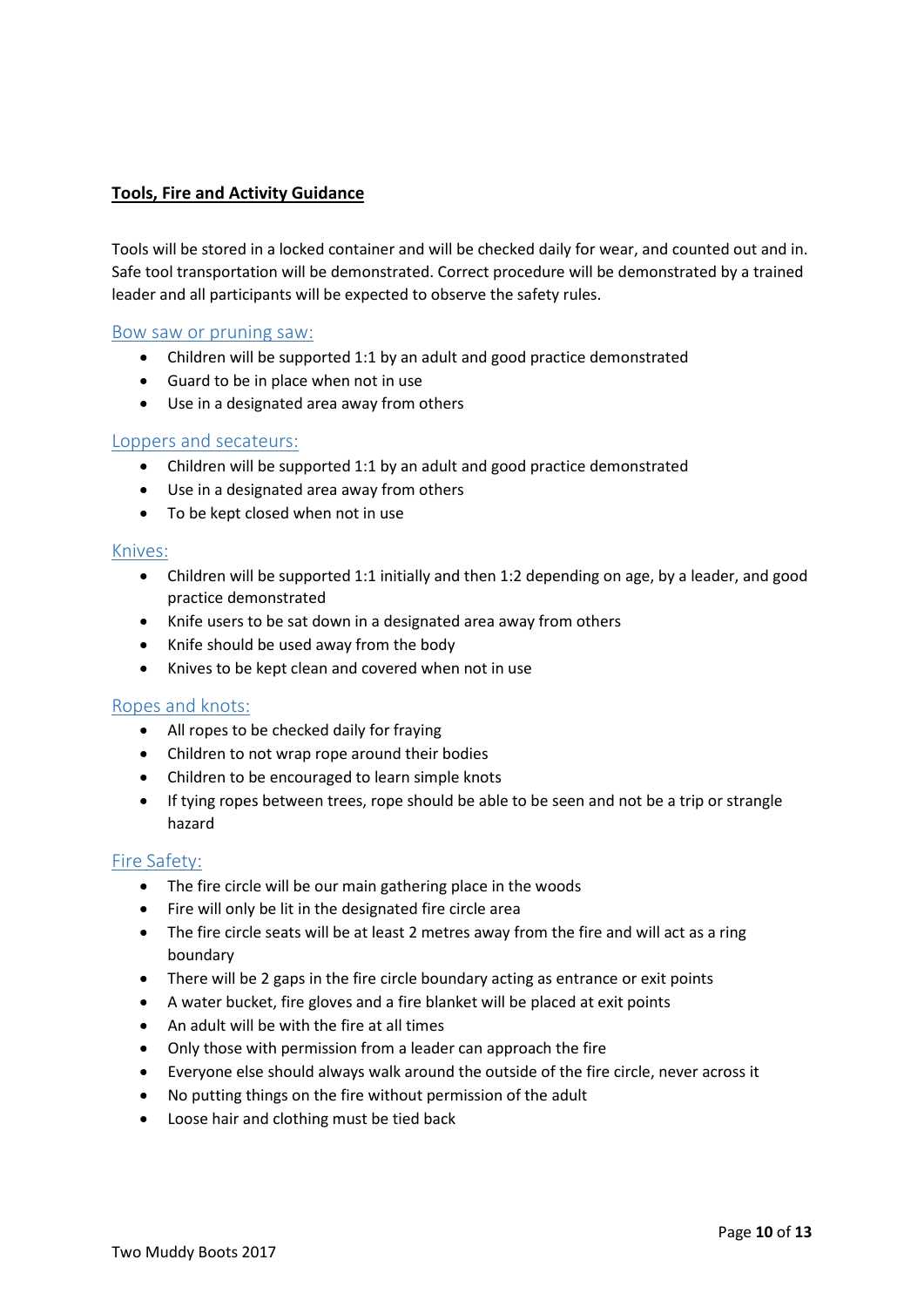# <span id="page-10-0"></span>**Two Muddy Boots Child Consent Form**

I give permission for my child ………………………………………………………………………………………………

• To take part in Forest School activities managed by Forest School Team Leaders

#### **Indemnity Statement**

Taking part in Forest School activity is conditional on individuals recognizing that these activities are activities where the potential for misadventure exists, including personal injury.

Participants shall be aware of and accept these risks and agree to be responsible for their own actions and involvement.

I declare that in the event of any claim of compensation for an incident, the claim will only be against another party directly involved in that incident. No compensation will be sought from the Company or directors unless they are found, by law, to have acted in a negligent or illegal manner.

It must be remembered that safety is the responsibility of ALL participants who are each responsible for the safety of themselves and other participants.

All safety rules and procedures must be followed. Any hazards found in / on the site must be reported to a Forest School Leader who will take all reasonable steps to ensure every participant is made aware of the hazard.

I declare that I have read and agree to the content of this document.

I have discussed the content with my child/ren and made them aware of their responsibilities.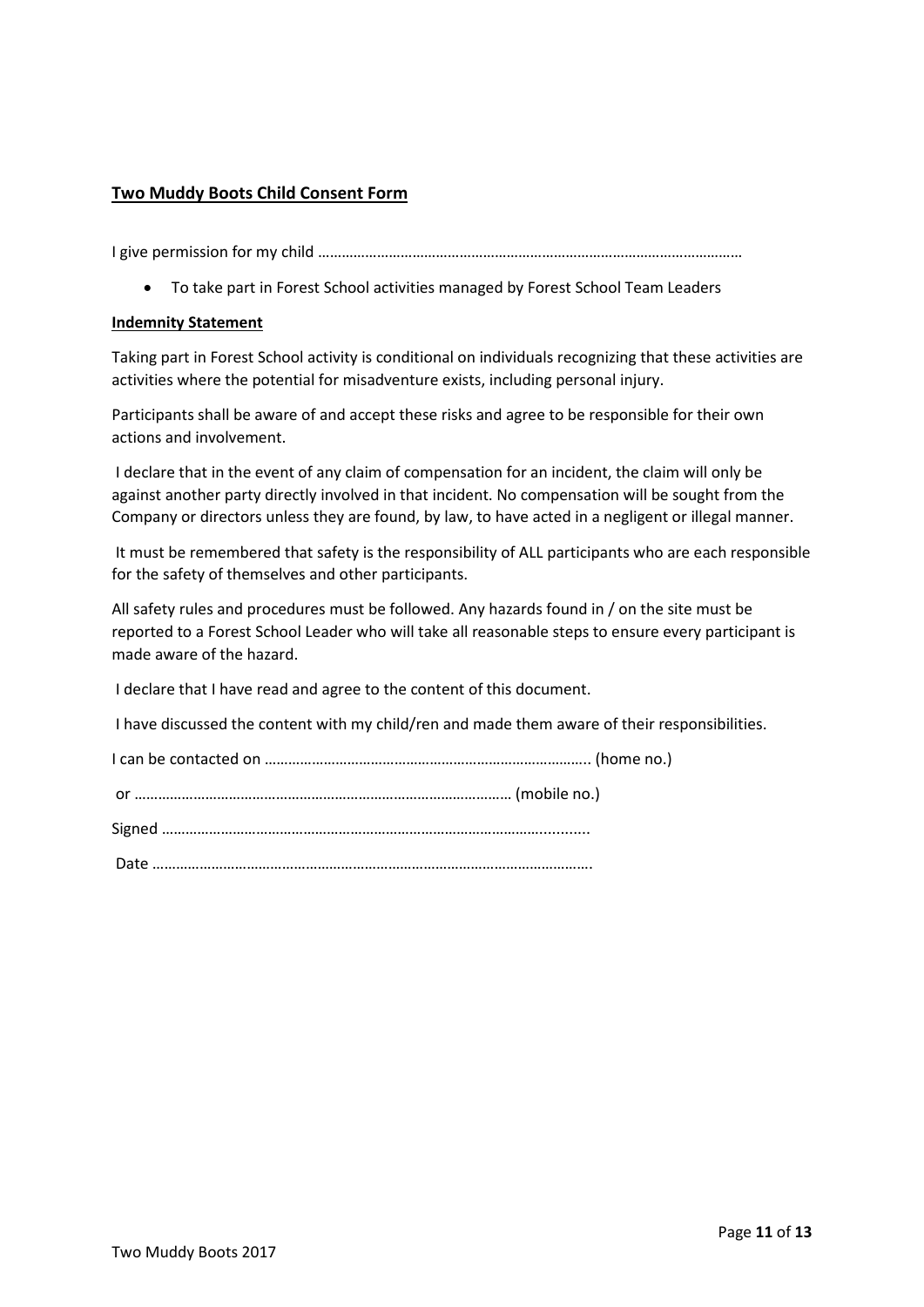# <span id="page-11-0"></span>**Two Muddy Boots Child Medical Detail Form Summer Holiday Sessions 2017**

Childs name: ……………………………………………………………………

Parent/Carers full name ……………………………………………………

Childs home address …………………………………………………………………

………………………………………………………………………………………

Contact telephone in case of emergency:

Primary Contact:

Name:…………………………………… Phone: ……………………………......

Name and address of family doctor.

Does your child have any of the following:

| Please circle yes/no                      |            |     |
|-------------------------------------------|------------|-----|
| Asthma or bronchitis                      | YES        | NO  |
| Sight or hearing disabilities             | YES        | NO. |
| Heart condition                           | YES        | NΟ  |
| Fits, fainting or blackouts               | <b>YES</b> | NΟ  |
| Severe headaches                          | <b>YES</b> | NO. |
| <b>Diabetes</b>                           | <b>YES</b> | NO. |
| Allergies to any known drugs              | YES        | NΟ  |
| Any other allergies, e.g. material, food, |            |     |
| Medicine, pollen, dust                    | YES        | NO  |